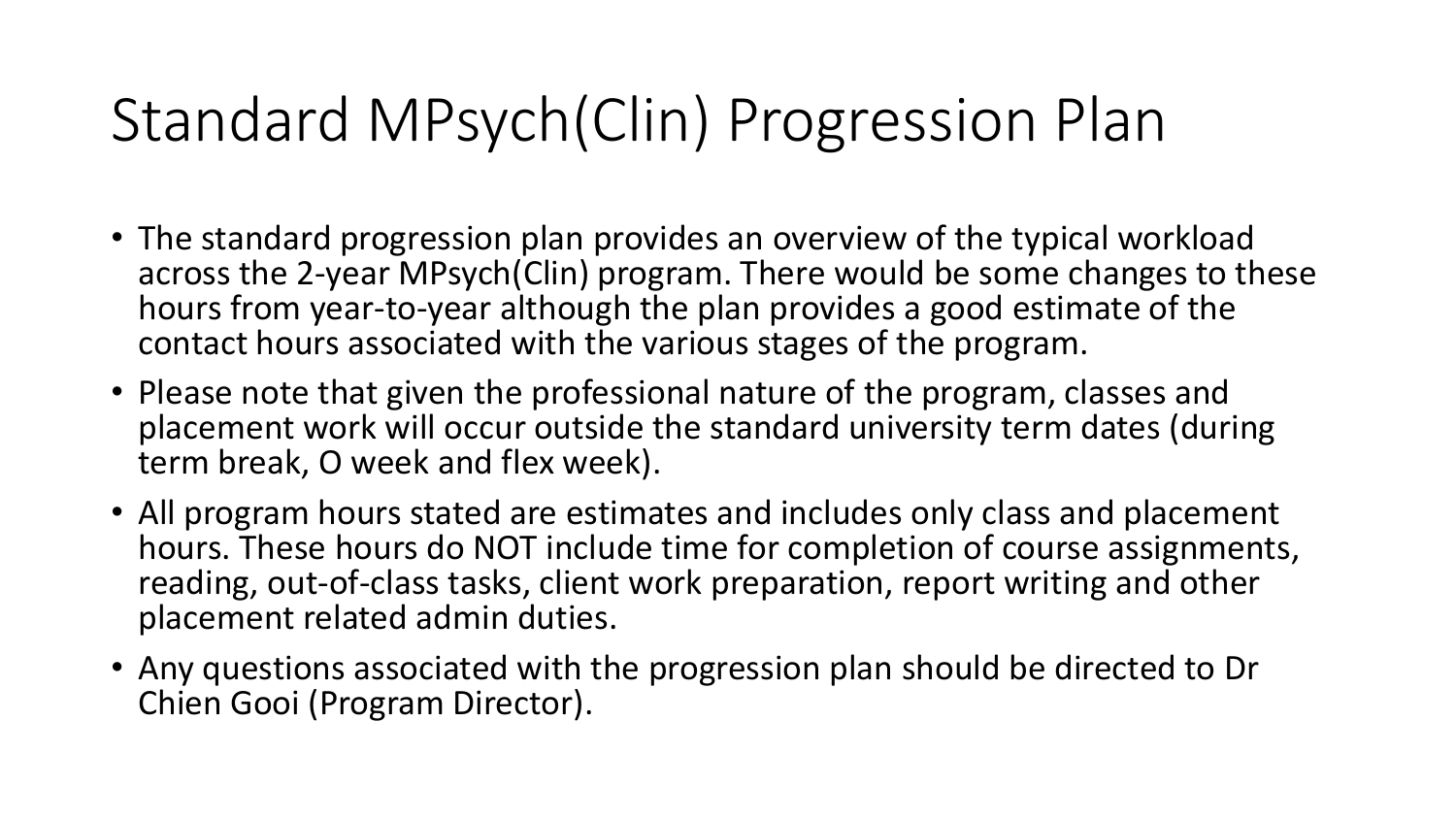### MASTER OF PSYCHOLOGY (CLINICAL)

NB Clinic/coursework time is defined as including class time, direct client time, supervision and formal meetings; does not include time for completion of course assignments, client preparation, report writing and other placement related admin duties.

| <b>YR 1</b>                                                                                                            | T1: Feb to May                                                        |                                                                                                                                                               | T2: June to Aug                                                                                                                                                                                                            |                                                                                                                                            | T3: Sept to Dec                                                                                                                                                                                                                                                                |                                                                                                                                    |
|------------------------------------------------------------------------------------------------------------------------|-----------------------------------------------------------------------|---------------------------------------------------------------------------------------------------------------------------------------------------------------|----------------------------------------------------------------------------------------------------------------------------------------------------------------------------------------------------------------------------|--------------------------------------------------------------------------------------------------------------------------------------------|--------------------------------------------------------------------------------------------------------------------------------------------------------------------------------------------------------------------------------------------------------------------------------|------------------------------------------------------------------------------------------------------------------------------------|
| <b>COURSEWORK</b><br><b>Tuesdays:</b><br>10am-1pm PSYC7212<br>ACCP1 (+ some Wed)<br>4-7pm PSYC7001 Psych<br>Assessment |                                                                       | <b>CLINIC</b><br>PEP1 PSYC7223<br>In clinic: Paired<br>work/observation requires<br>flexible schedule (from mid-<br>March)<br>~2.5 days per week              | <b>COURSEWORK</b><br><b>Mondays:</b><br>1-4pm PSYC7204 ACCP2<br>Tuesdays:<br>10am-12pm; 2-4pm PSYC7221<br><b>ECP</b>                                                                                                       | <b>CLINIC</b><br>PEP2 PSYC7224<br>In clinic: Direct client work,<br>supervision & meetings<br>(Wednesdays)<br>~2.5-3 days per week         | <b>COURSEWORK</b><br><b>Mondays:</b><br>10-12pm PSYC7210<br>Neuropsychology<br><b>Tuesdays:</b><br>10-12pm PSYC7210<br>Neuropsychology                                                                                                                                         | <b>CLINIC</b><br>PEP3 PSYC7233<br>In clinic<br>$\approx$ 2.5-3 days per week<br><b>RESEARCH</b><br><b>Attend Forensic/Clinical</b> |
| <b>Thursdays Full Day:</b>                                                                                             | PSYC 7223 PEP1 workshops                                              | <b>RESEARCH</b><br>Research thesis supervisor                                                                                                                 | <b>Thursdays Full Days:</b>                                                                                                                                                                                                | ~0.5 non-clinic/coursework<br>days per week                                                                                                | <b>Thursdays Full Days:</b><br>PSYC7233 PEP3 workshops                                                                                                                                                                                                                         | <b>Conference late October</b>                                                                                                     |
|                                                                                                                        |                                                                       | assigned<br>~0.5 non-clinic/coursework<br>days per week                                                                                                       | PSYC7224 PEP2 workshops<br>O Week (Specific Days TBC):<br>PSYC7221 ECP<br>Workshops (approx early June)                                                                                                                    |                                                                                                                                            |                                                                                                                                                                                                                                                                                | $\sim$ 0.5 non-<br>clinic/coursework days<br>per week                                                                              |
|                                                                                                                        |                                                                       |                                                                                                                                                               |                                                                                                                                                                                                                            |                                                                                                                                            |                                                                                                                                                                                                                                                                                |                                                                                                                                    |
|                                                                                                                        |                                                                       |                                                                                                                                                               |                                                                                                                                                                                                                            |                                                                                                                                            |                                                                                                                                                                                                                                                                                |                                                                                                                                    |
| <b>YR 2</b>                                                                                                            |                                                                       | T1: Feb to May                                                                                                                                                | T2: June to Aug                                                                                                                                                                                                            |                                                                                                                                            | T3: Sept to Dec                                                                                                                                                                                                                                                                |                                                                                                                                    |
| <b>COURSEWORK</b><br>Psychology workshops<br>(approx Feb/Mar)                                                          | <b>Workshop Block PSYC7222:</b><br><b>Advanced Topics in Clinical</b> | <b>CLINIC &amp; EXTERNAL</b><br>PEP4 PSYC7234<br>Clinic (2-2.5 days per week) +<br>External Placement (2 days<br>per week starting Jan/Feb)                   | <b>COURSEWORK</b><br><b>Mondays:</b><br>2-4pm PSYC7220 Health<br>Psychology<br><b>Workshop Block:</b>                                                                                                                      | <b>CLINIC &amp; EXTERAL</b><br>PEP5 PSYC7235<br>First half: Clinic (2 days per<br>week) + External Placement<br>(2 days per week; complete | <b>COURSEWORK</b><br><b>Single Wed/Thurs:</b><br>PSYC7236 Final PEP6<br>workshop around early Nov                                                                                                                                                                              | <b>EXTERNAL</b><br>PEP6 PSYC7236<br><b>External Placement only</b><br>(2 days per week;<br>complete by late Dec)                   |
|                                                                                                                        |                                                                       | <b>RESEARCH</b><br>PSYC7230 Thesis 1<br>Review of literature, develop<br>clear research project and<br>obtain ethics approval<br>~0.5-1 non-clinic/coursework | PSYC7235 PEP5 workshops<br>(approx June/July)<br><b>RESEARCH</b><br>PSYC7231 Thesis 2: Complete bulk of data collection and<br>undertake preliminary data analysis<br>First half: ~0.5 non-clinic/coursework days per week | by late June)<br>Second half:<br><b>External Placement only (2)</b><br>days per week starting July)                                        | <b>RESEARCH</b><br>PSYC7232 Thesis 3: Submit research thesis which includes<br>literature review, description of research methodology,<br>summary of results and discussion of findings<br>Thesis due mid-late October<br>Present at Forensic/Clinical Conference late October |                                                                                                                                    |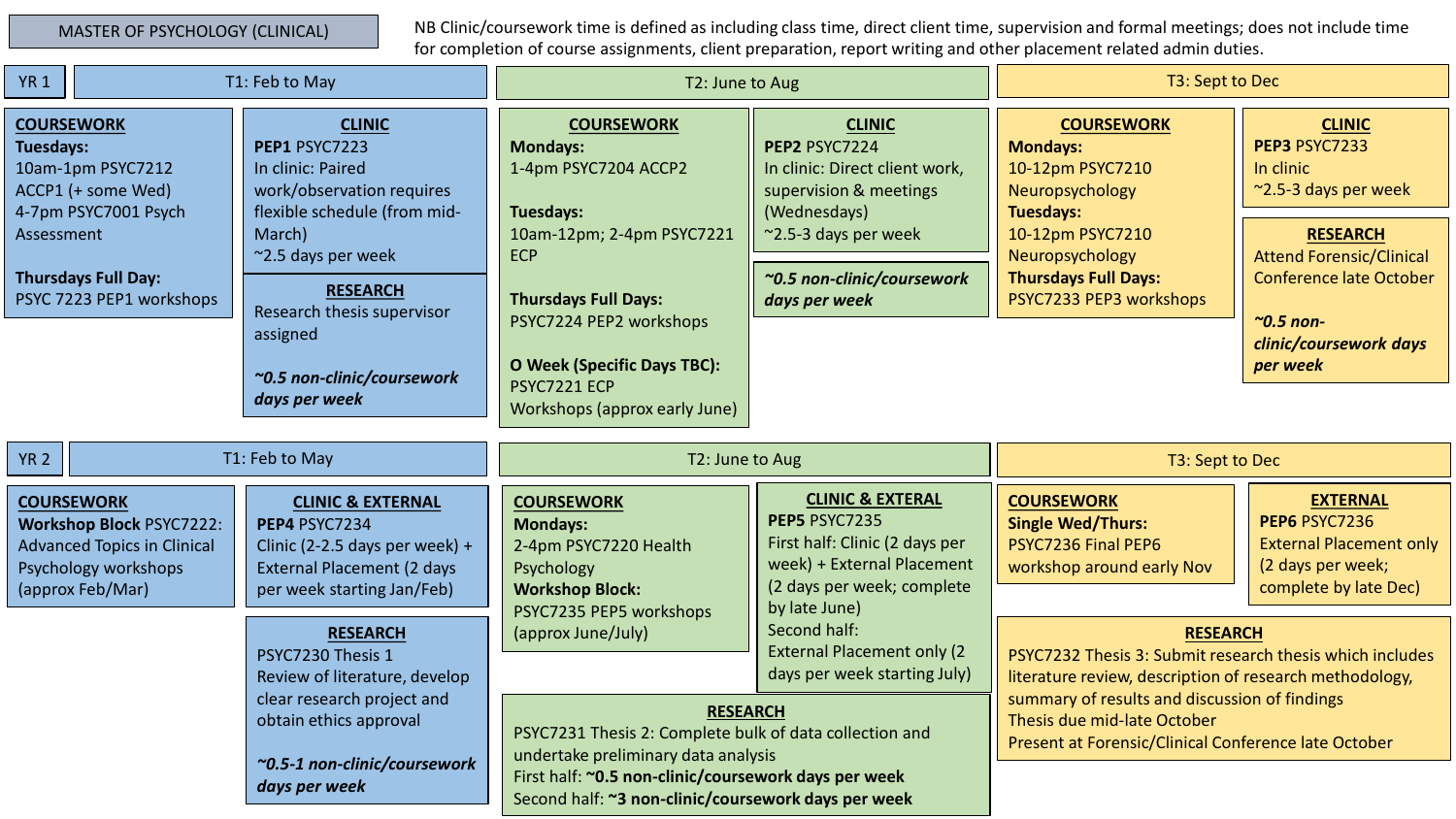# Standard MPsych(Clin)/PhD Progression Plan

- The standard progression plan provides an overview of the typical workload across the 4-year combined program. There would be some changes to these<br>hours from year-to-year although the plan provides a good estimate of the<br>contact hours associated with the various stages of the program.
- Please note that given the professional nature of the program, classes and placement work will occur outside the standard university term dates (during term break, O week and flex week).
- All program hours stated are estimates and includes only class and placement hours. These hours do NOT include time for completion of course assignments, reading, out-of-class tasks, client work preparation, report writing and other placement related admin duties.
- Any questions associated with the progression plan should be directed to Prof Angela Nickerson (Combined Program Coordinator) or Dr Chien Gooi (Program Director).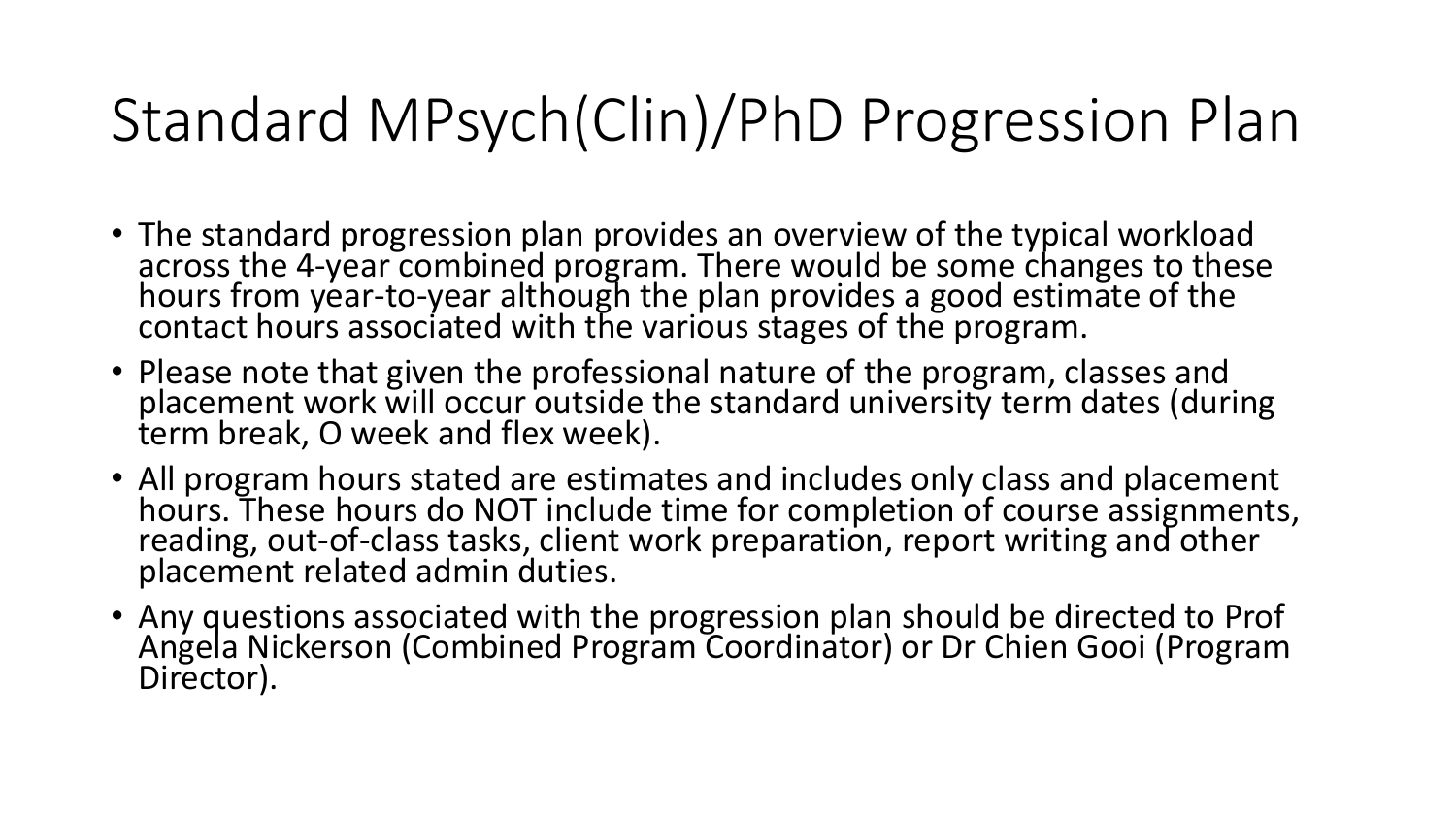### PhD/MASTER OF PSYCHOLOGY (CLINICAL)

NB Clinic/coursework time is defined as including class time, direct client time, supervision and formal meetings; does not include time for completion of course assignments, client preparation, report writing and other placement related admin duties.

| <b>YR 1</b><br>T1: Feb to May                                                                                                                                                                                                            |                                                                                                                                                                                                                | T2: June to Aug                                                                                                                                                                                                                       |                                                                                                                                                                                         | T3: Sept to Dec                                                                                                                                                                                                                 |                                                                                                                           |
|------------------------------------------------------------------------------------------------------------------------------------------------------------------------------------------------------------------------------------------|----------------------------------------------------------------------------------------------------------------------------------------------------------------------------------------------------------------|---------------------------------------------------------------------------------------------------------------------------------------------------------------------------------------------------------------------------------------|-----------------------------------------------------------------------------------------------------------------------------------------------------------------------------------------|---------------------------------------------------------------------------------------------------------------------------------------------------------------------------------------------------------------------------------|---------------------------------------------------------------------------------------------------------------------------|
| <b>COURSEWORK</b><br><b>Tuesdays:</b><br>10am-1pm PSYC7212 ACCP1<br>(+ some Wed)<br>1-2pm PhD Seminar<br>4-7pm PSYC7001 Psych<br>Assessment                                                                                              | <b>CLINIC</b><br>N/A<br>4 non-coursework days<br>per week                                                                                                                                                      | <b>COURSEWORK</b><br><b>Mondays:</b><br>1-4pm PSYC7204 ACCP2<br>Tuesdays:<br>10am-12pm PSYC7221 ECP<br>1-2pm PhD seminar<br>2-4pm PSYC7221 ECP<br><b>O Week (Specific Days TBC):</b><br>PSYC7221 ECP<br>Workshops (approx early June) | <b>CLINIC</b><br>N/A<br>~3 non-coursework days<br>per week                                                                                                                              | <b>COURSEWORK</b><br><b>Mondays:</b><br>10-12pm PSYC7210<br>Neuropsychology<br><b>Tuesdays</b><br>10-12pm PSYC7210<br>Neuropsychology<br>1-2pm PhD seminar<br><b>Attend Clinical/Forensic</b><br><b>Conference late October</b> | <b>CLINIC</b><br>N/A<br>~3 non-coursework<br>days per week                                                                |
| <b>YR 2</b><br>T1: Feb to May                                                                                                                                                                                                            |                                                                                                                                                                                                                | T2: June to Aug                                                                                                                                                                                                                       |                                                                                                                                                                                         | T3: Sept to Dec                                                                                                                                                                                                                 |                                                                                                                           |
| <b>COURSEWORK</b><br><b>Workshop Block PSYC7222:</b><br><b>Advanced Topics in Clinical</b><br>Psychology workshops<br>(approx Feb/Mar)<br><b>Thursdays Full Day:</b><br>PSYC7223 PEP1 workshops<br><b>Tuesdays:</b><br>1-2pm PhD Seminar | <b>CLINIC</b><br>PEP1 PSYC7223<br>In clinic: Paired<br>work/observation<br>requires flexible schedule<br>(from mid-March)<br>~2.5 days per week<br>$\approx$ 2 to 3 non-<br>clinic/coursework days<br>per week | <b>COURSEWORK</b><br><b>Mondays:</b><br>2-4pm PSYC7220 Health<br>Psychology<br><b>Thursdays Full Day:</b><br>PSYC7224 PEP2 workshops                                                                                                  | <b>CLINIC</b><br>PEP2 PSYC7224<br>In clinic: Direct client work,<br>supervision & meetings<br>(Wednesdays)<br>$\approx$ 2.5-3 days per week<br>~1 non-clinic/coursework<br>day per week | <b>COURSEWORK</b><br><b>Tuesdays:</b><br>1-2pm PhD seminar<br><b>Thursdays Full Days:</b><br>PSYC7233 PEP3 workshops<br><b>Attend Clinical/Forensic</b><br><b>Conference late October</b>                                       | <b>CLINIC</b><br>PEP3 PSYC7233<br>In clinic<br>~2.5-3 days per week<br>$\sim$ 1 non-<br>clinic/coursework day<br>per week |